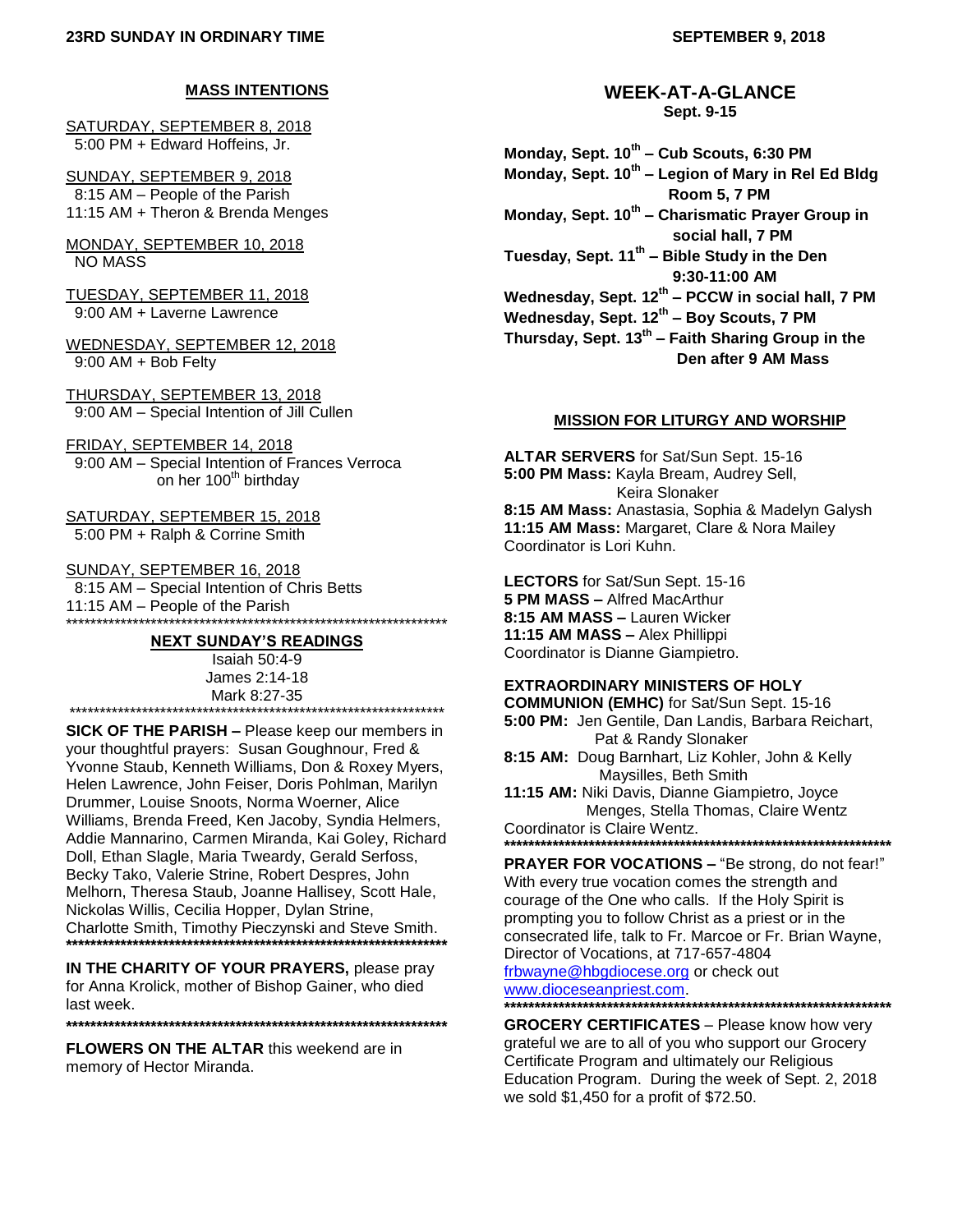# *FROM THE PASTOR'S DESK*  **23nd Sunday in Ordinary Time**

1. The other day in prayer, the Lord gave me these words to share: "Do not live your life in such a way that you think you can be good on your own. "I am good alone", says the Lord. Many people try to create a utopia in this world of so-called "goodness". The problem with this is that sin is not far away from the human condition. You may be able to act good for some time. But, to truly be good, you must be rooted in Me, for I am goodness itself. Trust in Me. Trust in My promise. An you will see this goodness -- what is truly good -- come to fruition in your life and in the world."

God bless you and your week – Fr. Marcoe

**NEW PARISHIONERS –** We welcome the following new parishioners to Immaculate Heart of Mary Church: Chris & Juanita Horst & family, Thomasville Scott & Adeline Brown & family, York Christopher & Victoria Bruha & family, East Berlin

## **RCIA NEWS**

Immaculate Heart of Mary Parish will once again continue the RCIA (**R**ite of **C**hristian **I**nitiation of **Adults)**  $\sim \infty$  a series of basic instructions in the Catholic Faith. If you are a member of another Christian Denomination or was baptized Catholic and then never taught the Faith, you are invited to come and check us out. Our primary objective in offering these instructions is to answer your questions and to help you deepen your faith in God. For more information about RCIA, please call Sister Rosanne @ (717) 259-0611, ext. 7.

**ADULT ENRICHMENT CLASS –** Beginning Sunday, Sept. 23<sup>rd</sup>, all are invited to attend the Adult Enrichment Classes held in the social hall from 9:30 AM to 11:00 AM. The topic this year will be what the Catholic Church and the Bible teaches concerning the last things. Some of the topics that will be covered include Heaven, Hell, judgement, the second coming of Christ and teachings concerning the end times.

**CHOIR –** Choir rehearsals start next Sunday, Sept.  $16<sup>th</sup>$ , at 9:40 AM in the choir loft of the church. The choir is open to everyone, please come and join us! Contact Kathy Schwar at 717-259-9086 or Roy Wainwright at 717-619-7243 if you are interested or have questions.

**PCCW NEWS –** Come, check out what the Parish Council of Catholic Women will be doing this coming year. Our first meeting of the season will be in the social hall at  $7 \text{ PM}$ , Wednesday, Sept.  $12^{\text{th}}$ . The meeting is started with the Rosary, for many special intentions. Hope to see you there!

**PRAYER SHAWL MINISTRY –** CAN YOU DONATE

NEW YARN? During the last year, the Prayer Shawl Ministry has made over 50 items for our own parishioners, Rachel's Vineyard retreatants, Cross Keys Village Skilled Nursing patients, Spiritrust Lutheran hospice and Hanover Hospital Maternity. **We rely on your donations to help with our yarn expense.** We can always use red, white and blue yarn for military veterans in hospice care. Please drop off your donations in the covered gray boxes at the entrances to the church. If you know of anyone who would benefit from a prayer shawl, please call the parish office at 717- 259-0611. Thank you!

**FISHERS OF MEN DINNER –** To benefit the Seminarians of the Roman Catholic Diocese of Harrisburg, Friday, Oct. 5<sup>th</sup> at the Diocesan Center, 4800 Union Deposit Rd., Harrisburg. Hor d'oeuvres will be served at 6:00 PM and dinner will begin at 7:00 PM. Cost is \$150 per plate, \$800 per table of eight. If anyone is interested in attending, please contact the parish office.

#### **LADIES – IT'S OUR TURN! DIOCESAN WOMEN'S CONFERENCE – The 4th** Annual Diocesan Women's Conference will take place Saturday, Oct. 20, 2018 at Bishop McDevitt High School. The theme is *Women of Life and Love: Celebrating the Beauty of Humanae Vitae.* The keynote speaker this year is Jennifer Fulwiler. Besides the keynote address, there will be 36 topic choices offered. Come and enjoy beautiful music by *Women at the Well* and fellowship with women from around the diocese and beyond.

**FEED YOUR MIND AND SOUL WITH ONLINE FAITH FORMATION!** The Diocesan Institute schedule of Fall adult faith formation offerings is available at [www.hbgdiocese.org/institute.](http://www.hbgdiocese.org/institute) Online courses and sessions allow you to access faith formation at your convenience.

**GRIEF SUPPORT SERIES –** Geisinger Holy Spirit Hospital will be offering a 5 week Grief Support Series beginning on Sept. 12<sup>th</sup> and will run through Oct. 10<sup>th</sup>. Each session will focus on a different stage in the process of grief, allowing the participant to gain an understanding of the process while sharing their own experiences within it. The Sessions will be from 1 pm-2:30 PM on Wednesdays and will be held in the Pastoral Care Consultation Room. For further details please call 717-763-2118 or 972-4255. Registration is required. Sessions are free and open to the public.

# **"WHAT IN THE WORLD IS GOING ON?" - EWTN**

Dr. Ralph Martin, The Choices We face published April 13, 2018 is recommended for all people of faith to see in light of the current crisis in the Church. It deals with "The Last Confrontation" spoken of by St. Pope John Paul II and Pope Benedict XVI, our fight against evil, and the need for cleansing in the Church of both clergy and laity. See the following video:

<https://www.youtube.com/watch?v=tbyZCuoMpSU>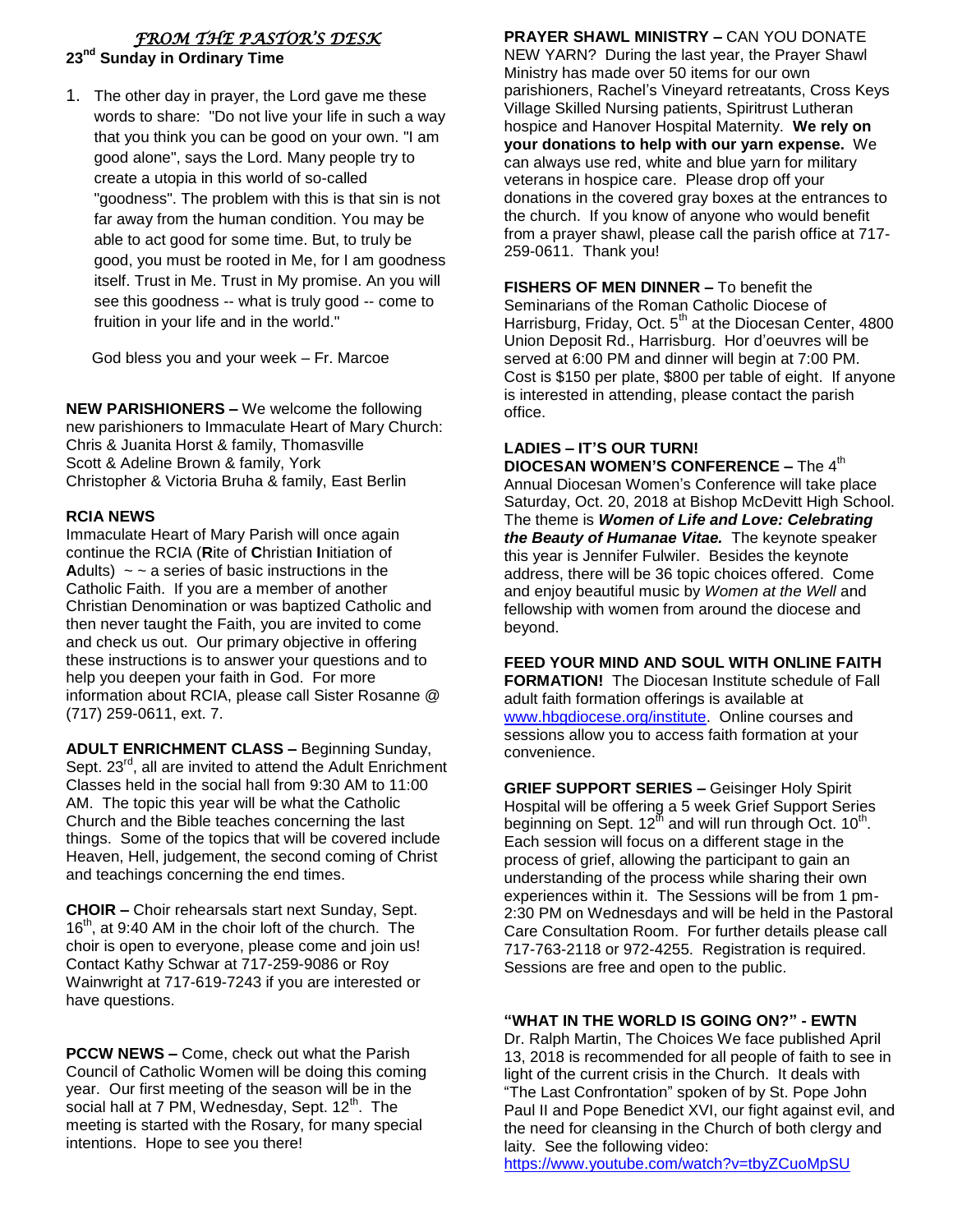**PARISH CARING COMMITTEE –** Assists parishioners on an as needed basis, in times of need or stress and provides visitation, care giver relief, meals, errands, light household chores and local transportation. To request assistance or to become a Caring Committee Volunteer, contact Jen Gentile at 717-225-5059.

*FUSION - Fusion is Immaculate Heart of Mary's youth ministry; open to all teenagers in grades 8 to 12.* **Saturday, September 8th, 6 – 8:30 PM –** *Youth Night* **Saturday, September 15th, 10 AM – 10 PM –** *Uprise 2018*

**Saturday, September 22nd, 6 – 8:30 PM –** *Youth Night with Adoration*

**Sunday, October 7th, (TBD):** *Not Alone* Bullying Prevention Program

**Friday, October 12th: Deadlines for** *Fan the Fire* **and**  *Back from the Dead Cemetery Walk*

**Saturday, October 13th, 6 – 8:30 PM –** *Youth Night* **Saturday, October 20th, 6:30 – 8:30 PM –** *Back from the Dead Cemetery Walk*

**Saturday, October 27th, 6 – 8:00 PM –** *Youth Night* **Saturday, October 27th, 8:15 – 9:15 PM –** *Festival of Praise* Holy Hour

*For more information, please call or email Paul Oakes: (717) 259-0611 ext.8 or [poakes@hbgdiocese.org](mailto:poakes@hbgdiocese.org)*

**40 DAYS FOR LIFE –** Come join, in peaceful prayer, the fall 40 Days for Life campaign outside of Planned Parenthood, 728 S. Beaver St., York from Sept. 26- Nov. 4. Tom and Pattie Evans, the coordinators, invite you to call them at 717-999-4025 or email them at [tomevans54@comcast.net](mailto:tomevans54@comcast.net) for further information. You may also go to 40daysforlife/York to sign up for vigil hours.

**IMMACULATE CONCEPTION BINGO –** Our semiannual Bingo will be held Sunday, Sept.  $30<sup>th</sup>$  at 1:30 PM in the IC School cafeteria. Plan to attend this popular event for an afternoon of fun with family and friends. Prizes include *Thirty-One, Coach and Vera Bradley* items, *Alex and Ani* jewelry, local gift certificates and more! Mark your calendar and get your tickets early. Tickets are \$17 in advance and \$20 at the door. Doors open at 12:00. Proceeds benefit IC Church. For tickets or information, call Rosemary Lowas at 717-825-1922.

**CALENDAR RAFFLE - St. Teresa of Calcutta** 

**School.** Our biggest fundraiser this year will be the PA Evening Pick 3 Calendar Raffle. The PA Pick 3 Calendar Raffle is tied to the evening drawing. The payouts range from \$50-\$500 depending upon the day. There will be a winner every day! Each calendar costs \$25 and gives the owner 100 chances to win! If you have any questions or wish to purchase tickets, please call Julie Deal at the McSherrystown campus (717-637- 3135) or Sue Poist at the Conewago campus (717-632- 8715).

## **St. Teresa Winter Sports Registration Night –**

Attention CCD Students: Registration for  $3^{r\bar{d}}$  through  $8^{th}$ grade boys and girls wishing to participate in CYO basketball or cheerleading at St. Teresa of Calcutta Catholic School for the 2018-2019 season will take place in the Conewago Campus gym on Thursday, Sept.  $13<sup>th</sup>$ at 6:30 PM. Registration forms can be found on the Athletics page of the School's website

[\(http://stck8school.org/associations-committees-](http://stck8school.org/associations-committees-2/athletics/)

[2/athletics/\)](http://stck8school.org/associations-committees-2/athletics/) and should be completed prior to the registration meeting, as signatures from athletes and both parents/guardians are required on the forms. The meeting will include information regarding the upcoming season, submission of registration paperwork, and a chance to meet the coaches for your child's division. In the meantime, all parents will students interested in participating should sign up for Team App for the most up-to-date information. Instructions for registering for Team App can also be found on the Athletics page of the School's website. For any additional information or questions, please email [stcathletics@stck8school.org.](mailto:stcathletics@stck8school.org)

**SAVE THE DATE!** We will be joining Catholics around the world on Oct. 7<sup>th</sup> at St. Joseph's Church, Hanover, to pray together to call upon God through the powerful intercession of Our Lady of the Rosary to heal our country and return it to Holiness. Program: Eucharistic Adoration (music provided by the Hernandez family), 3-4 PM; Scriptural Rosary, 4-4:30 PM; Reflection and Marian/Patriotic songs, 4:30-5 PM. More info at [www.RosaryCoasttoCoast.com.](http://www.rosarycoasttocoast.com/) Questions, contact Dan Mlinek at [dmlinek@comcast.net.](mailto:dmlinek@comcast.net)

## **DELONE CATHOLIC HS FALL OPEN HOUSE**

Sunday, Oct. 21<sup>st</sup> from 12-3 PM. We invite you and your family to come and visit with our inspired community of students, teachers, parents, coaches and extracurricular sponsors. We are excited to showcase our academic programs and services as well as all of the activities, clubs and sports that contribute to your student's high school experience. For more information, visit the school web site at [www.DeloneCatholic.org](http://www.delonecatholic.org/) or contact Mrs. Jennifer Hart at [jhart@delonecatholic.org.](mailto:jhart@delonecatholic.org)

**ST. VINCENT'S BAZAAR –** St. Vincent's Christmas Bazaar, Saturday, Nov. 3<sup>rd</sup> has vendor tables available. Please call Steve Edwards at 717-632-2488.

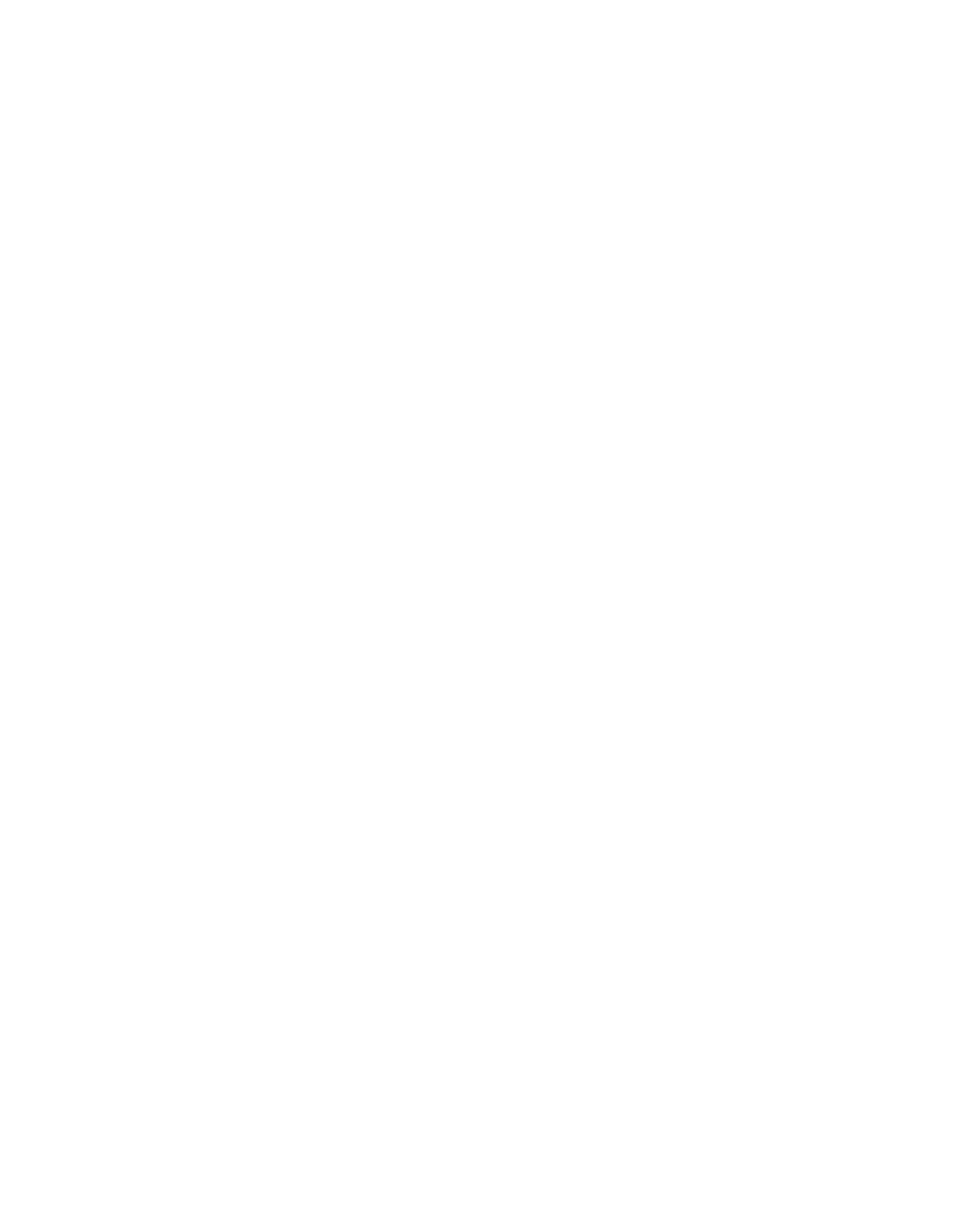towels, large plastic cups, 30-gallon trash bags, baby lotion, plastic silverware, laundry detergent, women's deodorant, toilet paper, women's slippers (sizes 7-10), young women's bathrobes (sizes small and medium), and newborn to 6 month old boys and girls clothing. Donations can be dropped off here in the collection site at the entrance of the church, labeled "Lourdeshouse".

**MEN OF THE PARISH –** the next That Man Is You program begins on Sept. 15<sup>th</sup>. We hope to see you there! It is different than all of their other programs and is made up of 9 different speakers. The great thing about this year's program is that even if you stopped coming in the past, now you can jump into this new content. We would love to have you join our small group Saturday mornings at 8 AM in the Immaculate Conception Adult Education room located in the parish center. Contact Pete Socks for more details at [pete.socks@gmail.com](mailto:pete.socks@gmail.com) or 717-521-3137.

**ABBOTTSTOWN/EAST BERLIN FOOD BANK –** The food pantry held on August 1<sup>st</sup> served 92 families which included 235 individuals. The link to the Time to Sign Up page for the food pantry on **Wednesday**, **Sept. 5th** at the East Berlin location is [www.volunteersignup.org/EE3JJ](http://www.volunteersignup.org/EE3JJ) and **Thursday, Sept. 6th** at the Abbottstown location is [www.volunteersignup.org/RYPJ8.](http://www.volunteersignup.org/RYPJ8) Please remember to drop off health/beauty aid items, such as soaps, toothbrushes, diapers, as well LAUNDRY DETERGENT, etc. and place them in the food pantry barrels.

## **SAVE THE DATE:**

**IHM VETERANS DAY DINNER** will be held on Saturday, Nov.  $3<sup>rd</sup>$ , following the evening Mass.

## **EXTRAORDINARY MINISTERS OF HOLY**

**COMMUNION (EMHC):** A training session for Extraordinary Ministers of Holy Communion will be held on Tuesday, Sept. 18, 2018 at St. Joseph Catholic Church, 5125 Grandview Rd., Hanover. Deacon Tom Aumen will conduct the training session. This 2 hour session (6:30-8:30 PM) covers the teaching of the Diocesan church regarding the responsibilities of being an EMHC, and explains the use of the sacred vessels used at Mass and for the distribution of Holy Communion. This training session is for new candidates; but, anyone seeking a renewal of their mandate (required every 3 years) may also attend. Please check with the parish office to complete a diocesan application form and if you are a first-time candidate, you must arrange for an interview with Fr. Marcoe.

**RUTH'S HARVEST –** Our Ruth's Harvest ministry is resuming for another school year. Those interested in packing the bags should meet at the Abbottstown Fire Hall on Wednesday, Aug.  $29<sup>th</sup>$ , at 10:00 AM. Along with members of other area churches, we will pack 105 bags of food for students of the Bermudian Springs School

**CHARITABLE CHILDREN'S GROUP –** The Charitable

Children's Group will host a potluck lunch Sunday September 16th at 12:30 pm in the parish social hall. We would like to invite all parishioners to attend. We will be collecting donations for the New Hope mobile food pantry. Please bring a non-perishable food item or hygiene product to donate and a covered dish to share. If your last name begins with A through I bring a main dish, J through R a side dish or S through Z a dessert. Please join us for this event as we share our "bounty " with each other and those in our community. This is a wonderful way to spend time in fellowship with our parish family. If there are any questions please contact Monica Hoey at 717-668-5866.

## **DONATIONS NEEDED FOR LOURDESHOUSE**

**MATERNITY HOME –** Lourdeshouse Maternity Home, a Catholic Charities residential program for pregnant women and their babies located in suburban Harrisburg, is in need of the following donations: paper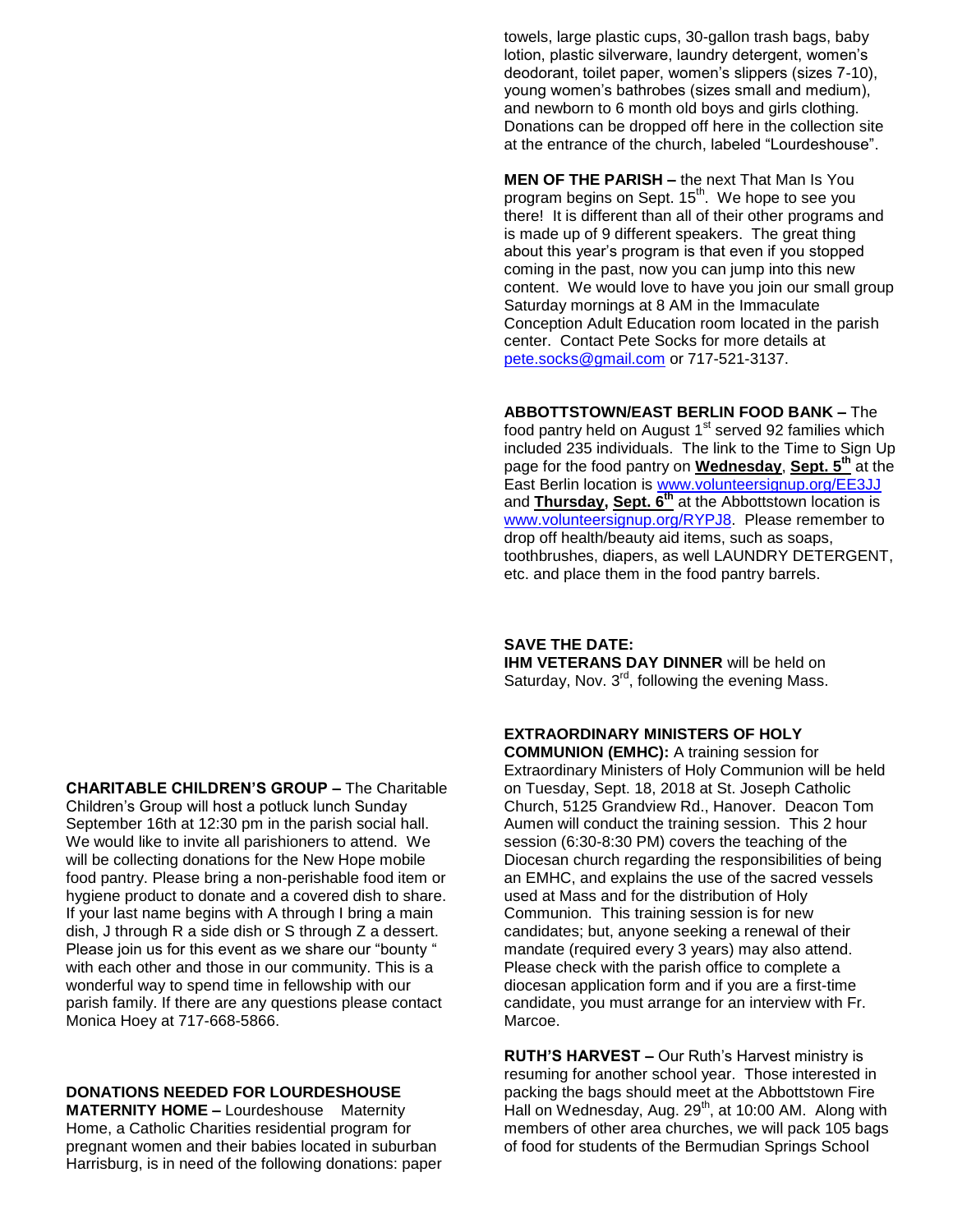District. For more information, call Pat Renaut at 717- 637-1110.

**ADVENTURE CLUB –** Okay Adventure Club travelers! We walked through the Tomb of Christ, experienced the mysteries of the Bible. NOW it is time for Sight and Sound in Lancaster to meet Jesus. Join us Tuesday, Oct.  $2^{nd}$  at 9:30 AM in the IHM parking lot to embark on this journey. After the "meeting", we will dine at the Shady Maple Buffet and return home around 7:30 PM. Deadline for reservation is **Friday, Aug. 31st**. Call Janet McIntyre at 717-633-9384 to reserve a seat. Cost is \$110 plus driver's tip.

**PARISH PASTORAL COUNCIL -** The Parish Pastoral Council would like to announce that we had two members of our parish community volunteer to serve on the council. Please join us in thanking and welcoming Rosemary Connelly and Lynn Murphy to the council. Given that there were only two vacancies, there will be no need to hold elections as in some years past. The Pastoral Council is here to serve our parish family. Please feel free to talk with any of the members when you have concerns, ideas or questions.

**PCCW –** the Parish Council of Catholic Women and the Conewago District Council of Catholic Women cordially invites all women of the parish to join us for the 81<sup>st</sup> Annual Mass and Dinner on Thursday, Sept. 13<sup>th</sup> at St. Francis Xavier, Gettysburg. Mass will be celebrated at 6 PM followed by dinner at the Lutheran Seminary Refectory, 148 Seminary Ridge. Menu is chicken, wild rice, green beans, salad, desserts and beverages. Cost is \$20 per person. Guest speaker Sr. Marianne Therese Lallone, Vocation Director at Immaculata University will share information about the NCCW Vocation Purse Club, a program which assists young women entering religious life. Please RSVP no later than August 31<sup>st</sup> to Pat Slonaker at 717-624-3245.

**STRESS IN YOUR MARRIAGE?** Retrouvaille is a program for married couples that feel bored, disillusioned, frustrated, or angry in their marriage. Some experience coldness. Others experience conflict in their relationship. Most don't know how to change the situation or even communicate with their spouse about it. This program has helped tens of thousands of couples experiencing difficulties in their marriage. For confidential information about or to register for the next program beginning with a weekend on Sept. 14-16, in Mechanicsburg, call 800-470-2230 or visit the website at [www.HelpOurMarriage.com.](http://www.helpourmarriage.com/)

# *Check out our new website at [www.ihmparadise.org.](http://www.ihmparadise.org/)*

| <b>Monthly Budget</b>                          | \$45,000.00 |
|------------------------------------------------|-------------|
| Income for July 1 <sup>st</sup>                | 9,929.00    |
| July 8 <sup>th</sup>                           | 11,178.91   |
| July 15 <sup>th</sup>                          | 8,381.17    |
|                                                | 9,154.73    |
| July 22 <sup>nd</sup><br>July 29 <sup>th</sup> | 8,732.00    |
| <b>TOTAL MONTHLY INCOME</b>                    | \$47,375.81 |
| <b>SECOND COLLECTIONS:</b>                     |             |
| <b>Capital Improvements</b>                    | 1,734.00    |

#### **AERO ENERGY HOUSE OF WORSHIP PROGRAM –**

This program was established to provide Aero Energy customers an opportunity to give to our church. To participate, Aero Energy customers sign up by phone or online and Aero Energy donates 4 cents for every gallon of fuel they use to us. Please call if you are not already part of this wonderful program. It's an easy way to benefit Immaculate Heart of Mary. Call 888-827-17136.

**DON'T GET SCAMMED!** Scammers are now posing as priests and other clergy. In this latest scam, you might receive an e-mail that appears to be from your Pastor or another priest that you may know. The scammer would ask you to help someone in need by purchasing a gift card, and then providing the code to that card to the scammer who is posing as clergy.

Here's how to protect from being scammed:

- 1. Know that scammers are out there. Be suspicious of any request for funds of any type via an e-mail message. Verify any request with a call to the person who supposedly sent it.
- 2. Know that any e-mail from a priest should be from a diocesan or parish e-mail account. Messages sent from free services, such Gmail or Yahoo, are more likely to be scammers.
- 3. Know that priests will **NEVER** ask for financial transactions vie e-mail.

# *FROM THE PASTOR'S DESK*

**WIND AND FIRE OF THE HOLY SPIRIT –** Join us for a Charismatic Day of Renewal at the Cardinal Keeler Center, 4800 Union Deposit Rd., Harrisburg on Saturday, Sept. 22 from 8 AM – 4 PM. Music by "Breakthrough". Keynote speaker Sister Pamela Smith, SSCM, Ph.D, Secretary for Education and Faith Formation for the Diocese of Charleston, SC will talk about the Holy Spirit and Biblical Living and Discernment & Healing. Registration: Make check for \$20 per person payable to Diocese of Harrisburg. Mail check to Charismatic Renewal, c/o Cardinal Keeler Center, Office of Evangelization & Catechesis, 4800 Union Deposit Rd., Harrisburg PA 17111 OR call Joyce at 717-308- 7245 for registration form or questions. OR register online at aliveinthespirit.net or hbgdiocese.org/renewal.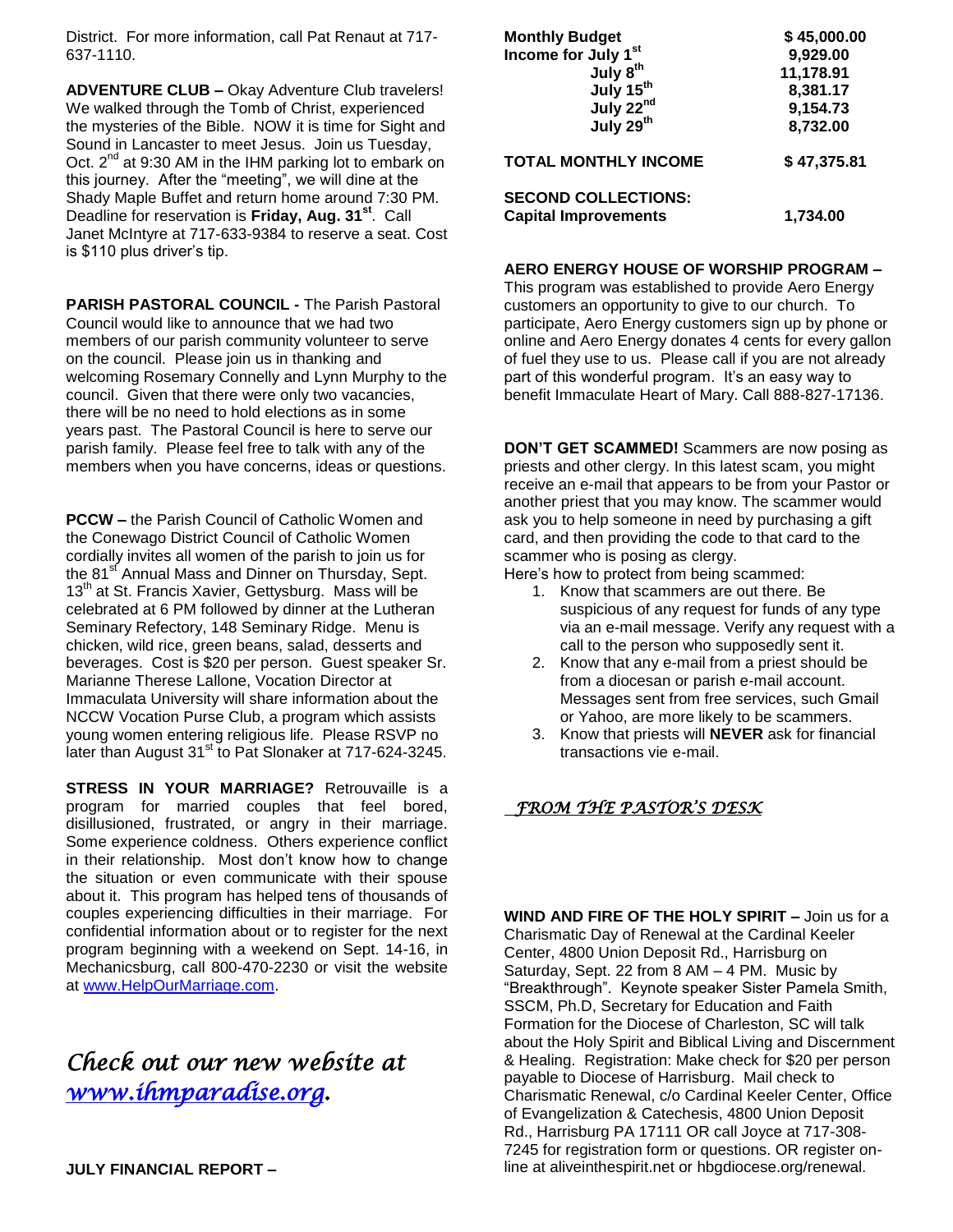Registration made prior to Sept. 10 will include lunch. Please do not call the Diocese to register.

**WINE IN THE WOODS FESTIVAL –** St. Teresa of Calcutta Catholic School presents its annual Craft Beer & Wine in the Woods Festival on Saturday, Sept. 15<sup>th</sup> from 11 AM – 6 PM at Basilica Picnic Woods, Hanover. This event features local wineries and breweries including 5 Schmucks Winery, Brookmere Wine & Tastin Room, and Aldus Brewing Company, local vendors and artisans, music by The Dixie Hiway Band and the AKT Duo, a Meet and Greet with Lincoln Speedway 350 Series Champion Tim Wagaman, art under the pavilion, great local food, food trucks, corn hole and more. Advanced tickets are \$13 or \$15 the day of event. Order online (additional credit card processing convenience charge) at stck8school.org or contact Mrs. Frizzell at 717-632-8715 to purchase tickets.

**STEWARDSHIP: A MISSION OF FAITH,** invites you to join Fr. Michael Gaitley, Jason Evert, Christopher West, Damon Owens, Msgr. John Esseff, Marty Rotella, Devin Schadt, Mark Forrest, Megan Murphy, Bishop Alfred Schlert and many more, for an adult conference this fall. The event will be held on Wednesday, Sept. 19<sup>th</sup> and Thursday, Sept. 20<sup>th</sup>. One and two-day tickets are available. The conference will be held in Elizabethtown, PA at the beautiful Stone Gables Estates which features the historic Star Barn Village and Ironstone Ranch. In between the 6 keynote talks, 24 workshops, daily Mass and evening adoration, you can enjoy 275 acres of God's creation including horseback riding, wagon rides, campfires, an outdoor stations of the cross, Marian grotto, vineyard and more. For complete information, visit us at [www.stewardshipmission.org](http://www.stewardshipmission.org/) and click on the Fall Conference link.

**CENTRALIA PILGRIMAGE –** All are invited to a Pilgrimage at the Church of the Assumption of the Blessed Virgin Mary in Centralia, PA on Sunday, Aug.  $26<sup>th</sup>$ . It begins at noon with Divine Liturgy with Bishop Andriy, of the Ukrainian Catholic Archeparchy of Philadelphia. Bishop Ronald Gainer will give a reflection and lead the praying of a Living Rosary at 7 PM before the historic and jeweled  $18<sup>th</sup>$  century copy of the Icon of Our Lady of Pochaiv. The Sacrament of Reconciliation, religious goods and food service will be available. For information, please contact 570-339- 0650.

**MARRIAGE ANNULMENTS –** The Tribunal of the Diocese of Harrisburg will be giving 3 presentations within the diocese concerning marriage, divorce and annulment according to Church teaching. These presentations will be helpful for divorced Catholics, those divorced who wish to marry Catholics, those parish leaders involved in the RCIA process and any others who may have a vested interest because of family or friends.

September 10 – Diocesan Center, Harrisburg, 7PM

September 12 – St. Philip Parish, Millersville, 7PM September 17 – St. Joseph Parish, Hanover, 7PM No prior registration is required. For further information, please call 717-657-4804, ext 304 or email: [tribunal@hbgdiocese.org](mailto:tribunal@hbgdiocese.org) or visit [www.HbgDiocese.org/annulments.](http://www.hbgdiocese.org/annulments)

**ATTENTION YOUNG ADULTS –** The Catholic Diocese of Harrisburg is hosting a night for young adults ages 21 to 40 from throughout the region called *Get Connected* on Saturday, Sept. 22, 2018. The evening will begin with a 5 PM Vigil Mass at Saint Rose of Lima Church. York, followed by lite fare and a social at the Veranda Room at the York Fairgrounds. Registration and detailed information may be found at [www.hbgdiocese.org/getconnected](http://www.hbgdiocese.org/getconnected) .

**PARISH CARING COMMITTEE –** Assists parishioners on an as needed basis, in times of need or stress and provides visitation, care giver relief, meals, errands, light household chores and local transportation. To request assistance or to become a Caring Committee Volunteer, contact Jen Gentile at 717-225-5059.

**SUGGESTION CARDS** are available on the back ledges and at the entrances of the church. If you have any suggestions on how to make our parish better, please fill one out and return it in the collection basket.

**HIPPA LAWS –** Please note that HIPPA (health care privacy laws) prevent hospitals from automatically notifying the parish office when you are in the hospital. Therefore, we ask you to please give consent (permission) for the parish office to be notified. If you would like Fr. Marcoe to know of your hospitalization, please inform the parish office before going into the hospital OR once hospitalized, ask the nurse or hospital chaplain/pastoral care staff person to notify the parish.

# *SUMMER WEEKEND MASS SCHEDULE: Saturday 5 PM, Sunday 8:15 AM and 10:15 AM*

**MASS INTENTIONS –** Mass intentions are a wonderful way to celebrate a special occasion, remember those who have died or are sick and in need of our prayers. Please consider this as a "gift" for someone. Call Anita in the Parish Office to arrange your Mass intentions.

**FLOWERS –** Looking for a way to memorialize a loved one or celebrate a special occasion? A beautiful way would be to order flowers on the altar. Most weekends are available from now through the end of the year. **Please call Anita in the parish office** to make arrangements.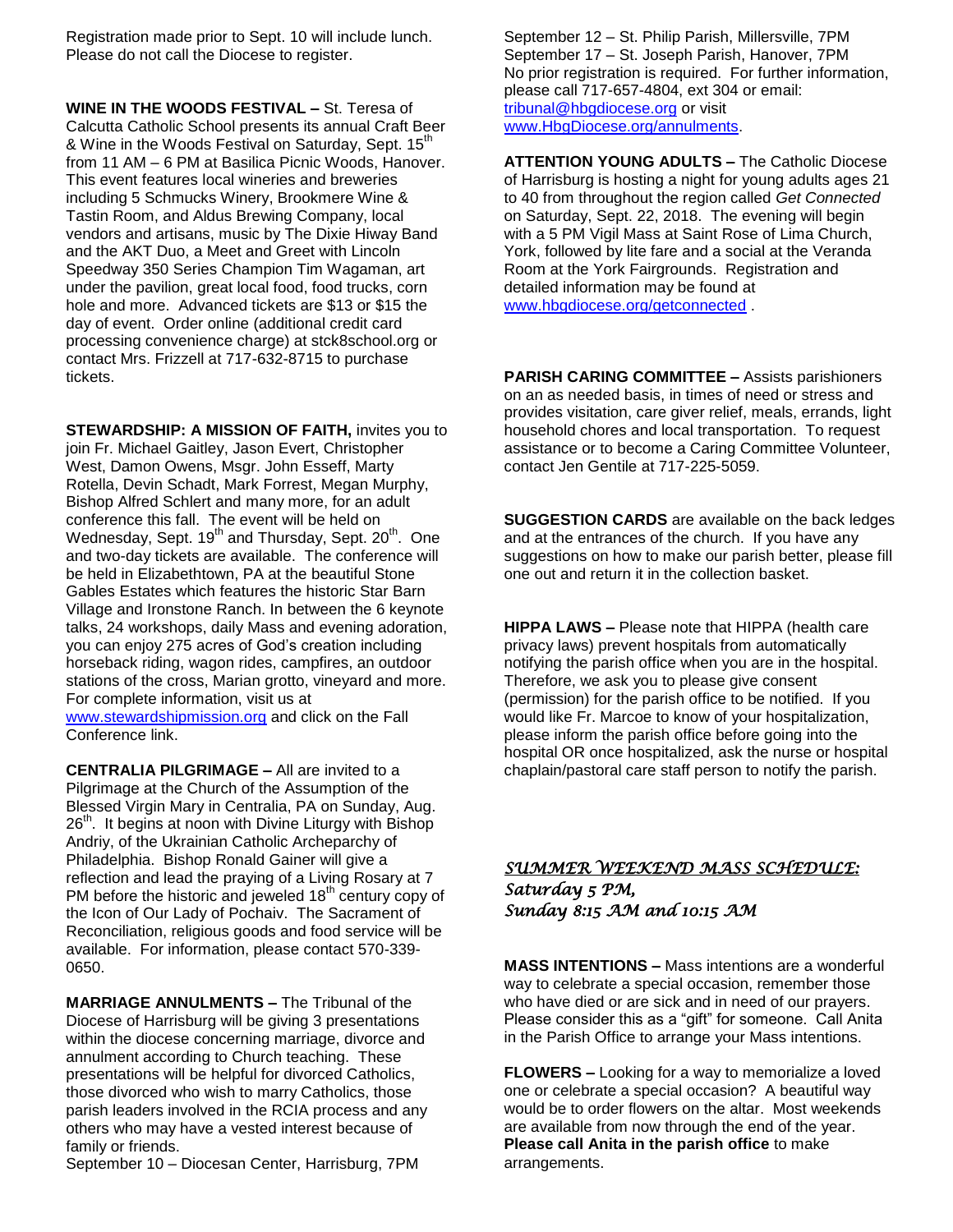**IHM MUSIC MINISTRY –** Have you received the gift of being able to play a musical instrument? What a great blessing! We would like you to share this with us at church. During summer months, we will encourage the various instrumentalists to play prelude music and/or preparation music for the Mass. Obviously, the music must be appropriate; the instrumentalist must be of suitable proficiency and have practiced with the accompanist. What a great way to give thanks to God for the gift you have received! Please contact Roy Wainwright at 717-619-7243,

[roywainwright3@gmail.com](mailto:roywainwright3@gmail.com) or text 717-586-8412.

**BIBLE STUDY –** Our Tuesday morning Bible Study Group would like to welcome anyone interested to join them. They meet in the Den on Tuesdays after Mass until 11 AM. Topics discussed are the upcoming Bible readings. Any questions, please call George Severns at 717-292-0328 or email [academia2@comcast.net.](mailto:academia2@comcast.net)

**LOST AND FOUND –** Please check our Lost and Found bin in the sacristy for any items you may have left in Church. Any unclaimed items will be discarded.

#### **CATHOLIC CHARITIES TRIP TO IRELAND –**

Celebrate the  $150<sup>th</sup>$  anniversary of the Diocese of Harrisburg and visit the grave of St. Patrick, the Diocese's Patron Saint, on a 12 day pilgrimage to the Emerald Isle with Bishop Ronald Gainer. The trip will take place August 28 – September 8, 2018. The group will depart from Dulles Airport in Washington, DC. Bus transportation from Harrisburg to Washington is available. For more information, contact Mark Totaro, Catholic Charities Executive Director/CEO at 717-657- 4804 (ext 276) or visit [www.cchbg.org](http://www.cchbg.org/) on line.

**SPRING CLEANING?** Please remember to donate any used clothes to the COMMUNITY AID BIN located in the IHM parking lot. Proceeds from the donations benefit Boy Scout Troop 127.

**Sunday, May 6th – Religious Education from 9:30 – 11 AM Sunday, May 6th – Adult Enrichment Class in the Social hall, 9:30 – 11 AM**

**CONGRATULATIONS** to the following students at Delone Catholic High School for achieving honor roll status:

FIRST HONORS: Julia O'Brien, Audrey Sell and Harrison Smith SECOND HONORS: Christian Powell COMMENDABLE EFFORT: Abigail Sell

**WEEKDAY MASS PARKING –** Anyone attending the weekday Masses are asked to park in the lot beside and behind the Church whenever there is snow and ice. This parking area will be made ready first for anyone on the property.

**BOXTOPS FOR EDUCATION –** Please keep collecting and sending in those BoxTops for Education for St. Teresa School. If you'd like to help out trimming those BoxTops, pl

ease contact [kwenger@hotmail.com.](mailto:kwenger@hotmail.com) All help is appreciated!

**IMPORTANT ANNOUNCEMENT –** It has been noted that some people, who are dropped off or picked up for Mass, are doing so at the steps right along West Canal Road. Especially at night, and given the adjacent hill, it is deemed this is unsafe given the speed and flow of traffic. For accessible and safe access to the Church at all times, please use the side social hall doors. Thank you.

**EVENT NOTICE –** I have been a parishioner at Immaculate Heart of Mary Church for more than 40 years and employed in the newspaper business for more than 20 years. We have many wonderful events happening here at our parish and we'd like to get the word out to the public. Please feel free to send me any events that would be of interest to our local community – from Lenten dinners to youth events to Bible studies and everything in between! You can send information to: [6fletch@embarqmail.com.](mailto:6fletch@embarqmail.com) Don't forget to tell me the following: WHAT is the event? WHO is invited? WHEN is the event? WHERE is the event? WHY should people attend? HOW can they get more information? If you have any questions, fee free to call or text me at 717-357-8051. Thank you!

Holly Fletcher

#### **CATHOLIC CHARITIES COUNSELING SERVICE** –

Outpatient Behavioral Health Care is dedicated to providing access to high quality outpatient counseling for children, adolescents and adults in a small, friendly, confidential office. Services include individual and family therapy, marital counseling and parent-child counseling. Services are provided regardless of religious affiliation. Accepting Medical Assistance insurance (Medicaid) and County Mental Health funding (York and Dauphin Counties, for low income uninsured people who are determined to be eligible). Other clients can pay fee on a sliding scale. No one is turned away due to an inability to pay. Not accepting private/commercial insurances. Local offices are York Counseling, 253 E. Market St., York (717-845-2696) and Paradise Counseling, 6156 W. Canal Rd, Abbottstown (717-259-9537 – press 0 for secretary). Visit [www.cchbg.org](http://www.cchbg.org/) for more information.

**HEARING IMPAIRED –** Anyone who is hearing impaired may find it helpful to sit in Pew #9 on the Sacristy side. You will notice "hearing impaired" stickers on the side of the pew to indicate the best place to sit if you are hearing impaired.

*PARISH WEBSITE HAS MORE PARISH INFORMATION, CALENDAR AND ACTIVITIES. VISIT [WWW.IHMPARADISE.ORG.](http://www.ihmparadise.org/)*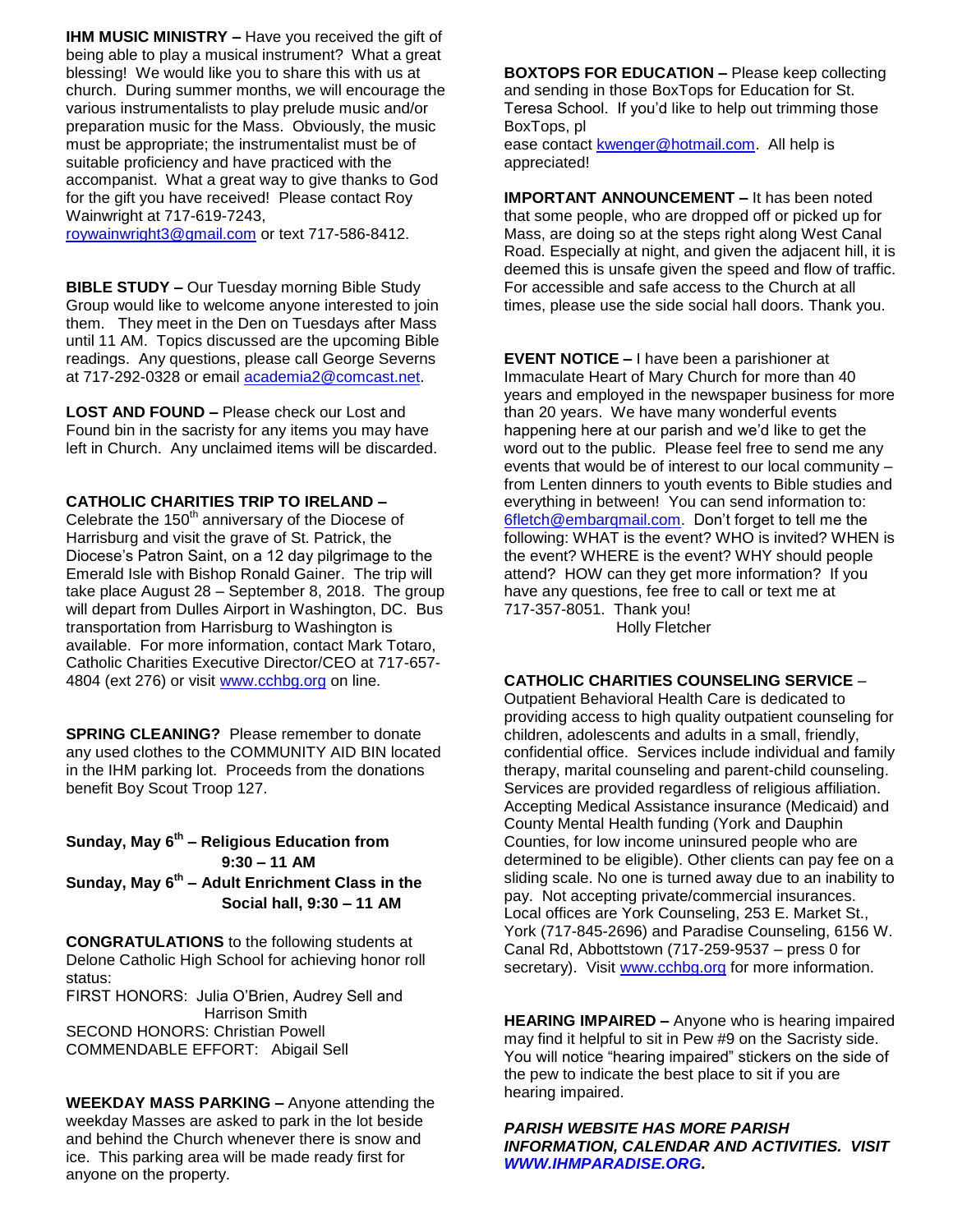**HANDICAP PARKING –** Please note that handicap parking spaces are available for parking near the social hall entrance to the Church. If you are attending the 11:15 AM Mass, in order to avoid the traffic associated with religious education letting out, the following two options are recommended: EITHER come in the EXIT lane BEFORE 11 AM, OR come in the usual entrance way AFTER approximately 11:07 AM.

**CHILDREN'S CHAPEL –** For everyone's information, especially for those who may be new to our parish, there is a so-called **Children's Chapel** or **Cry Room** here in the Church. It's located in the front left corner of the church, where a restroom is also located. As a parish family, we want children and families to be welcome here at Mass, and so it's important to have an appropriate place in the church for babies and young children when they get fussy and need extra attention. We really want to encourage parents to use this space to tend to their children as needed. Please, feel free to just get up when need be from the body of the church, and utilize this space. Then you can better tend to your children without feeling like you're being watched. And this will also allow the other parishioners to be able to more fully focus on worshiping.

**AERO ENERGY PLAN –** For each parishioner who is or becomes an Aero customer, IHM receives up to 3 cents per gallon of oil or propane. This is an excellent way to help your parish! If you are not already registered with Aero Energy for this program, please call Aero Energy at 888-480-1271 and sign up for the House of Worship Program. Any questions, please call Anita in the parish office.

**RUTH'S HARVEST –** the next Ruth's Harvest packing is Wed., Aug.  $30<sup>th</sup>$  at 10 AM at the Abbottstown Fire Hall. It only requires an hour (or less) of your time, so feel free to join us. Also, please remember to place donations in the Ruth's Harvest boxes. We are collecting individual sizes of rice with chicken and vegetables (Chef Boyardee), beef stew (Dinty Moore), soup and fruit cups.

#### **AERO ENERGY HOUSE OF WORSHIP PROGRAM –**

We would like to thank those parishioners who partner with Aero Energy for their oil/propane needs. Immaculate Heart of Mary receives 3 cents per gallon on all propane and oil throughout the heating season. This is a great opportunity for parishioners to give to your Church as well as savings for yourself. **NEW this year** is Aero Energy is offering \$50 credit for any member of our Church who becomes a NEW customer to Aero Energy. They are also giving IHM \$50 as well for any new customer. There are brochures on the pamphlet rack or you may call Anita in the parish office with any questions.

**PRAYER SHAWLS –** Are you in need of a prayer shawl? Do you know someone who is? Please call Jan Melhorn at 308-2532. The next prayer shawl meeting will be held Tuesday, Feb.  $14<sup>th</sup>$  at 1 PM in Room #3 of the RE Building. All knitters and crocheters are welcome. If you want to learn to knit or crochet, we can teach you. Skeins of new yarn are always welcome and there are bins at the church entrances for these donations.

## **CREMATION**

Since 1963, Catholics have been allowed to choose cremation over burial as a means of laying a loved one to rest. Cremation is a popular choice since it is less expensive and more manageable than a full burial. Cremation, like death, is final. But that doesn't mean you won't have second thoughts. Susan Skiles Luke, a marketing consultant in Columbia, Missouri, had her mother cremated and buried in a family plot. Now, she wishes it was her mother's body and not just the cremated remains that was in the grave. "When I go there, which isn't often, I want to feel like her body is under ground, right alongside my grandparents and beloved great aunt, all dressed up in their Sunday best…"

Although creation is permitted, some Catholics have not been dealing properly with their loved ones remains. Common practices include scattering ashes, parting ashes out to friends and relatives, and keeping the ashes in a common area, such as a living room. While scattering ashes may seem romantic to some (but is also contrary to Catholic teaching), there's something to be said about keeping your loved one in once place, and then marking that place with a name. "We mark the graves of our loved ones with a headstone to memorialize them, so we don't forget them". When visiting that person's grave, just seeing his or her name can give comfort.

To instruct the faithful in this regard, the Congregation for the Doctrine of the Faith has issued updated guidelines. According to these, burial is still preferred, but cremation is an option. When a loved one has been cremated, their ashes must be kept intact, the same as one would treat a body. The ashes may not be separated or scattered. Instead, they should remain in a proper vessel that is interred in a proper place, such as a cemetery or church. Finally, the document stresses that Catholics who choose cremation for reasons contrary to the faith, (e.g., to have their ashes scattered) must be denied a Christian funeral.

In the end, whether cremation or burial is chosen, we await from the grave the second coming of Jesus Christ and the blessed Resurrection of the Dead.

#### **MALVERN RETREAT HOUSE – Men's & Women's Retreats:**

**July 27-29: Casting Nets Evangelism Institute** for DRE's, catechists, men, women and families. Led by Hector Molina, Chris Stewart and tony Brandt.

**October 7: Tent Revival and Rosary Rally**. From 1pm to 7 pm. It is a day to honor the Blessed Mother as part of the National Coast-to-Coast Rosary Rally, along with invoking the Holy Spirit to re-ignite our spiritual lives and